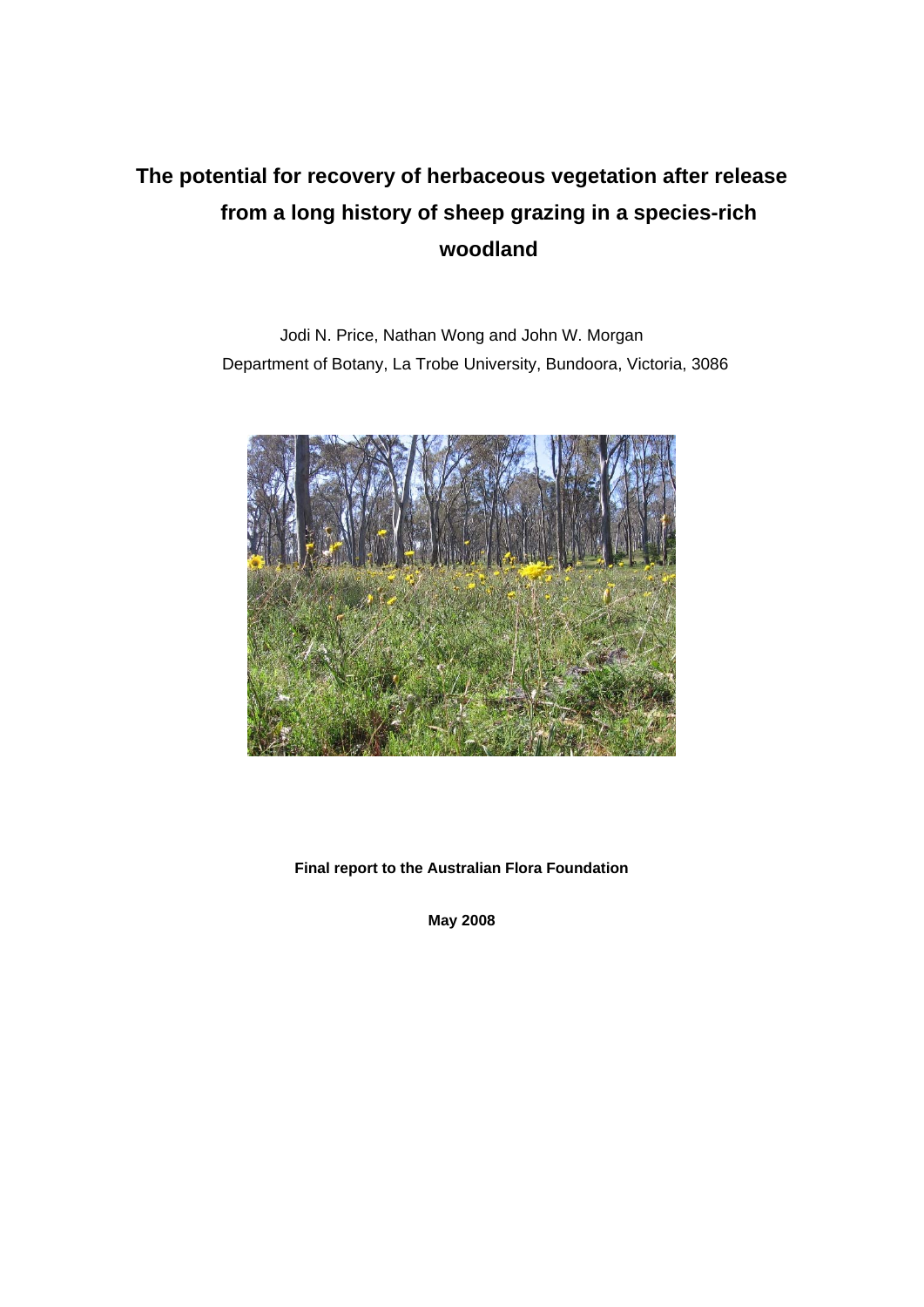#### **Summary**

We examined the response of understorey plant communities to the removal of sheep grazing in an herb-rich *Eucalyptus camaldulensis* (Red Gum) woodland in western Victoria. Impacts of stock grazing on native grassy ecosystems in temperate southern Australia are well documented. However, less is known about the potential of ecosystems to recover after a long history of stock grazing and, in particular, whether the removal of stock will have positive, negative or neutral impacts on biodiversity. Using a space-for-time chronosequence, woodlands were stratified into groups based on their time-since-grazing removal; these were long-ungrazed (>20 years), intermediate-time since grazing (9-14 years), recently grazed (5 years) and continuously grazed. We found significantly higher species richness in long-ungrazed sites (>20 years) relative to sites with a more recent grazing history. No differences were found in species richness between continuously grazed sites and those grazed in the previous 14 years. Species composition differed with time-since-grazing removal and indicator species analysis detected several native species associated with long-ungrazed sites that were absent or in low abundance in the more recently grazed sites. Continuously grazed sites were significantly associated with several exotic species. Removal of sheep grazing in Red Gum woodlands can have positive benefits for understorey diversity but it is likely that recovery of key indicators such as native species will be slow.

#### **Introduction**

Stock grazing has been a major cause of degradation in a variety of ecosystems, causing reductions in vegetation cover and biodiversity, increased soil erosion and compaction, and major structural and compositional changes (Prober and Thiele 1995; Yates *et al.* 2000; Lunt *et al.* 2007a). In Australia, the removal of stock often follows reservation for conservation; however, little is known about the potential of ecosystems to recover after a long history of grazing. Indeed, the removal of stock can have positive, negative or neutral impacts on conservation values depending on a variety of factors, including productivity and site degradation (Lunt *et al.* 2007a; Lunt *et al.* 2007b).

Vegetation responses to the removal of grazing are largely driven by productivity. In areas of high resource availability, the removal of grazing (and other disturbances) often leads to increased biomass of dominant species which can reduce small-scale species richness due to competitive exclusion. Contrastingly, in areas with low resource availability, plant biomass may remain unchanged and species richness may increase with grazing removal (Lunt *et al.* 2007a). Lunt et al. (2007b) proposed a two-factor model to predict the impacts of grazing removal in temperate grassy ecosystems in Australia based on site productivity and initial site condition.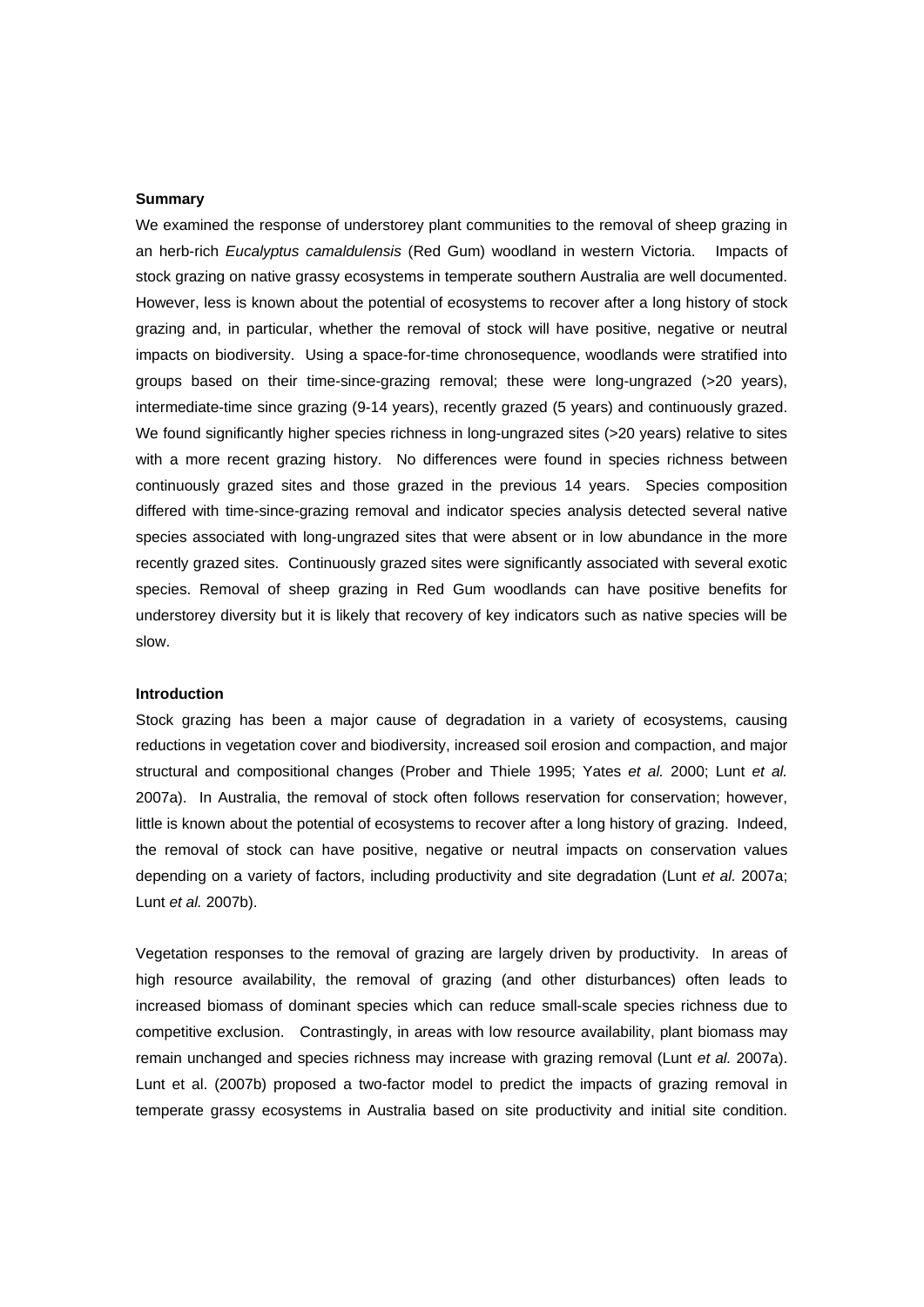They predicted the removal of grazing to have positive outcomes in relatively intact sites of low productivity and to have negative or neutral outcomes in degraded, productive areas and found support for this in a degraded, low productivity riparian forest.

The aim of this study was to examine understorey responses to the long-term removal of stock grazing in herb-rich *Eucalyptus camaldulensis* (Red Gum) woodlands in the Woohlpooer State Forest (WSF), southern Australia. The staggered removal of sheep grazing over the last 24 years in the WSF provided an opportunity to examine recovery from grazing in these woodlands. Herb-rich Red Gum woodlands in this region are characterized by high small-scale species richness (Lunt 1990) owing ,in part, to low site productivity (Price and Morgan 2007). Reductions in small-scale species richness have been reported with fertilizer addition and subsequent increases in biomass (Price and Morgan 2007). The woodland site is not highly degraded, likely due to historically low stocking rates and lack of nutrient enrichment and hence, is dominated by native perennial species with a low cover and richness of exotic species. Based on the Lunt *et al*. (2007b) two-factor model, we predict that this little degraded, unproductive woodland may have a positive response to grazing removal with possible increases in small-scale species richness.

### **The Woohlpooer State Forest**

The study was conducted in the Woohlpooer State Forest (WSF)  $(37^{\circ} 19'60'' S, 142^{\circ} 9'0'' E)$  in western Victoria, southern Australia. The WSF consists of an open *Eucalyptus camaldulensis* woodland above an herbaceous ground layer. Soils are duplex, consisting of a loamy sand, 0.5 m in depth, above a heavy mottled clay, and are usually waterlogged in winter and spring (Rayment and Higginson 1992). The climate is temperate with cool winters (mean minimum temperature of the coldest month (July) is 4  $^{\circ}$ C) and warm summers (mean maximum temperature of the warmest month (January/February) is 26.6  $^{\circ}$ C) (Bureau of Meteorology, Hamilton recording station, ca 35 km to the south of the study site). The average annual rainfall is 687 mm with a mean monthly maximum of 77 mm in August and minimum of 32 mm in February. Annual rainfall in the year of data collection was below the long-term average (annual rainfall  $2005 = 427$  mm).

The WSF has a long history of sheep grazing dating back to the earliest European occupation in 1880. Sheep were removed for ca. 30 years from 1890 to 1920 when selectors walked off the land due to hardship. Timber harvesting is currently the main land use in the WSF and has been since the early 1900's. To promote Red Gum regeneration, sheep grazing has been phased out of the woodland since 1981. The WSF is fenced into 'paddocks' differing in time-since-grazing removal with stock removed from three paddocks in 1981, from one paddock in 1991, 1994 and 1996, and from three in 2000. Grazing ceased in a final four paddocks in 2005. Stocking rates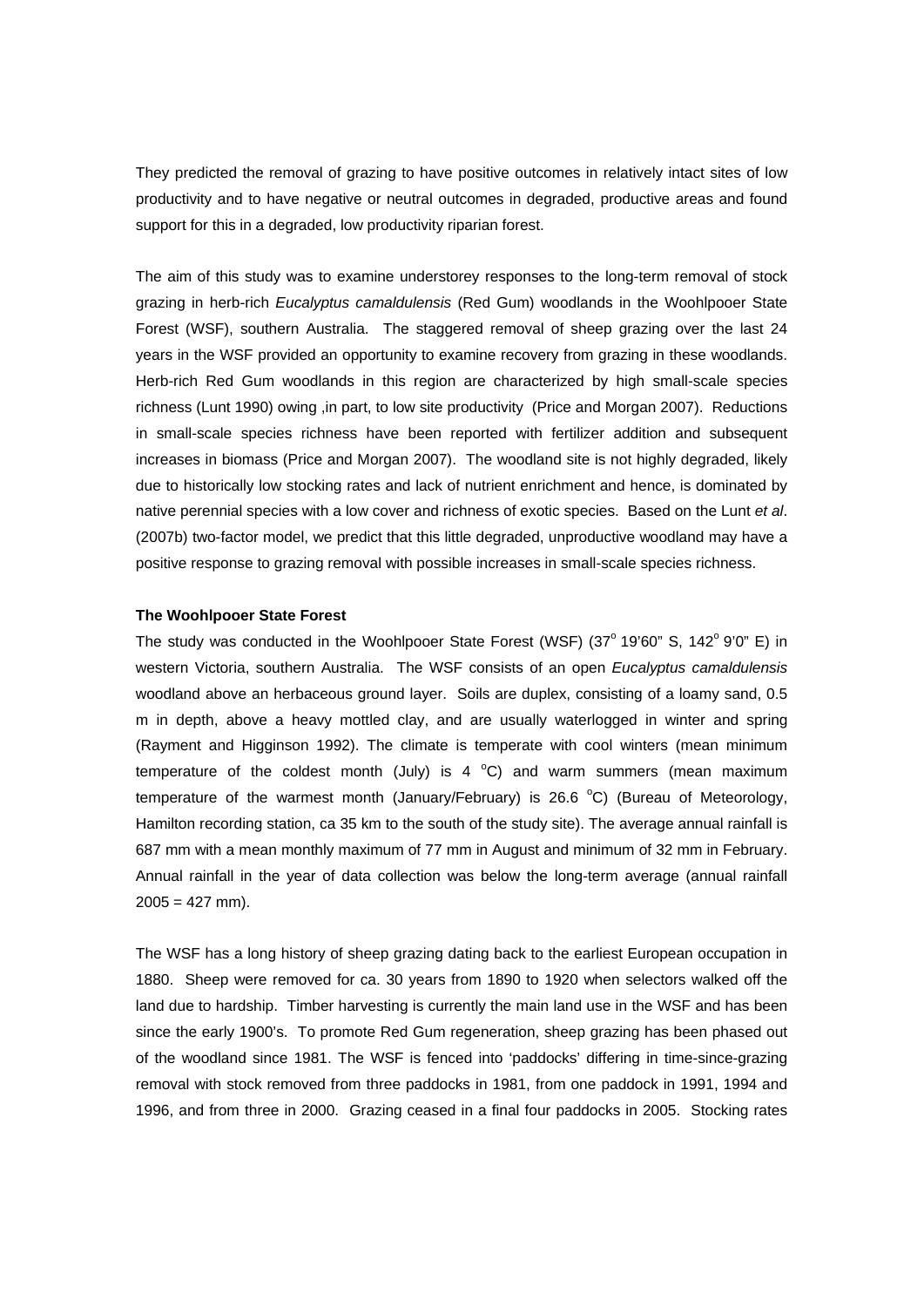were relatively low and similar across all paddocks ranging from 0.3 - 0.7 DSE/ha. The WSF is also grazed by native macropods and it is believed kangaroos densities have increased there over the last 20-30 years (Department of Sustainability and Environment 2004).

### **Field methods**

Using a space-for-time substitution, 'paddocks' were divided into four categories based on timesince-grazing (TSG) removal (Figure 1). These were: (1) long-ungrazed (24 years, 2 paddocks), (2) intermediate ungrazed (9-14 years, 3 paddocks), (3) recently grazed (5 years, 2 paddocks) and (4) continuously grazed at the time of data collection in 2005 (2 paddocks). A total of 36 quadrats (16 m<sup>2</sup>) were sampled, with at least 8 quadrats per grazing category. Quadrats were selected to detect some of the within paddock variability. Floristic data was collected in October 2005 in peak floristic season when most species could be easily identified. In each quadrat, the presence of all vascular plant species was recorded and abundance assigned using Braun-Blanquet cover-abundance classes. Data were also collected on moss cover (%), litter cover (%), bare ground (%) and tree density/400 m<sup>2</sup>. Above-ground biomass was collected (30 x 30 cm) in each quadrat, dried at 80 °C for 48 hr and weighed. Soils were analysed for phosphorus, potassium, sulphur, organic carbon, conductivity, pH and total nitrogen. Samples were collected by taking four random soil cores in each quadrat (20 x 100 mm) which were combined, air dried, sieved (2 mm sieve) and set to the CSBP Soil and Plant Laboratory for analysis.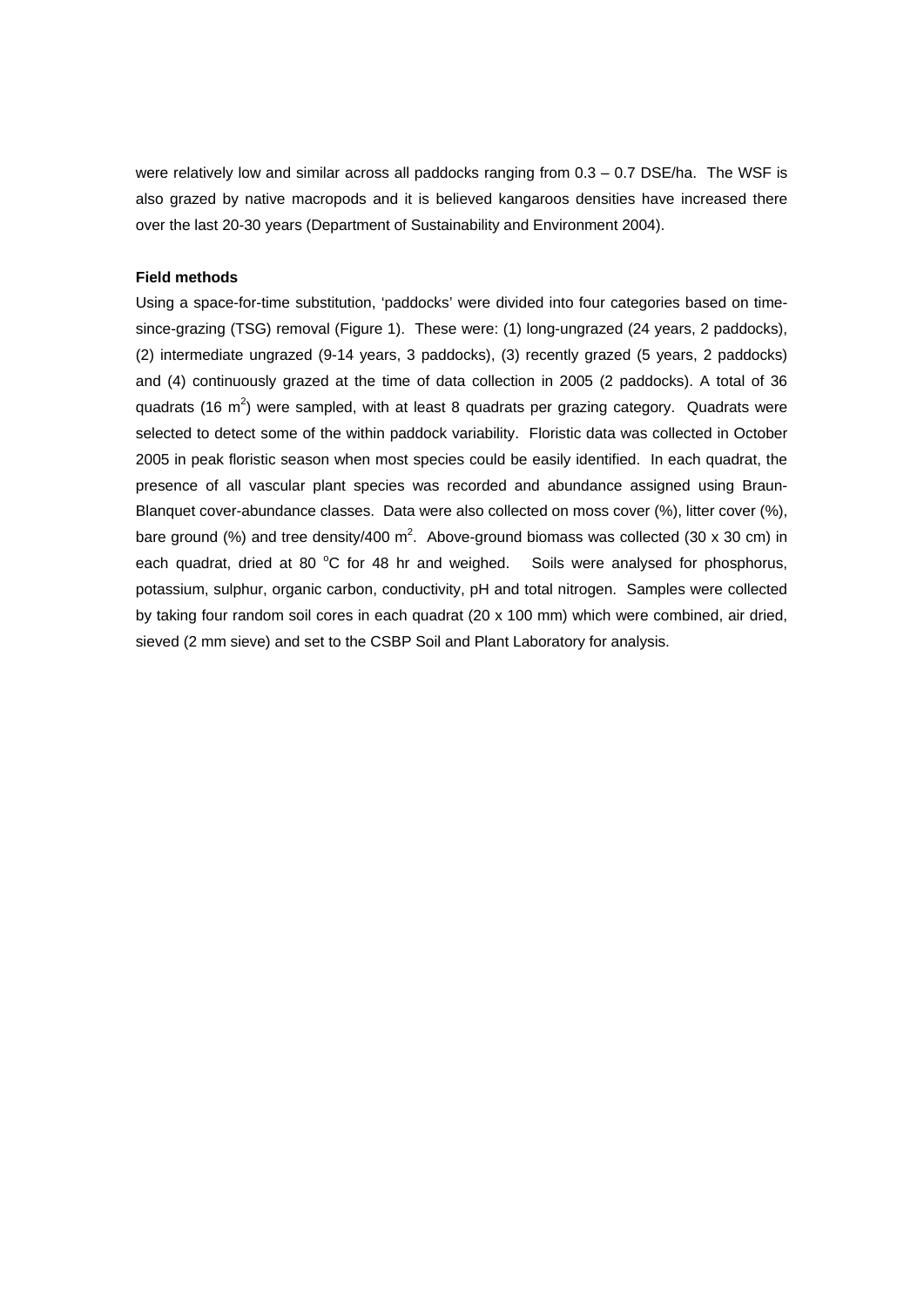

**Figure 1. Quadrats in the four time-since-grazing categories, A = long-ungrazed (LU) 24 years since grazed, B = intermediate ungrazed (IU) 9-14 years since grazed, C = recently grazed (RG) 5 years since grazed, D = continuously grazed (CG).** 

## **Results and Discussion**

We found a total of 152 mostly herbaceous, native (82%) and perennial (76%) species. Species richness was high in all sites with a mean of 52 species per 16 m<sup>2</sup>. Average vegetation cover was 62% with no-one species dominating; rather, total cover comprised many species with low cover (<5%). Ground cover (% moss, litter and vegetation) did not differ significantly between any of the time-since-grazing categories (Table 1). Increased potassium was found in the more recently grazed sites compared to the long ungrazed (Table 1). Total N decreased with timesince-grazing removal (Table 1).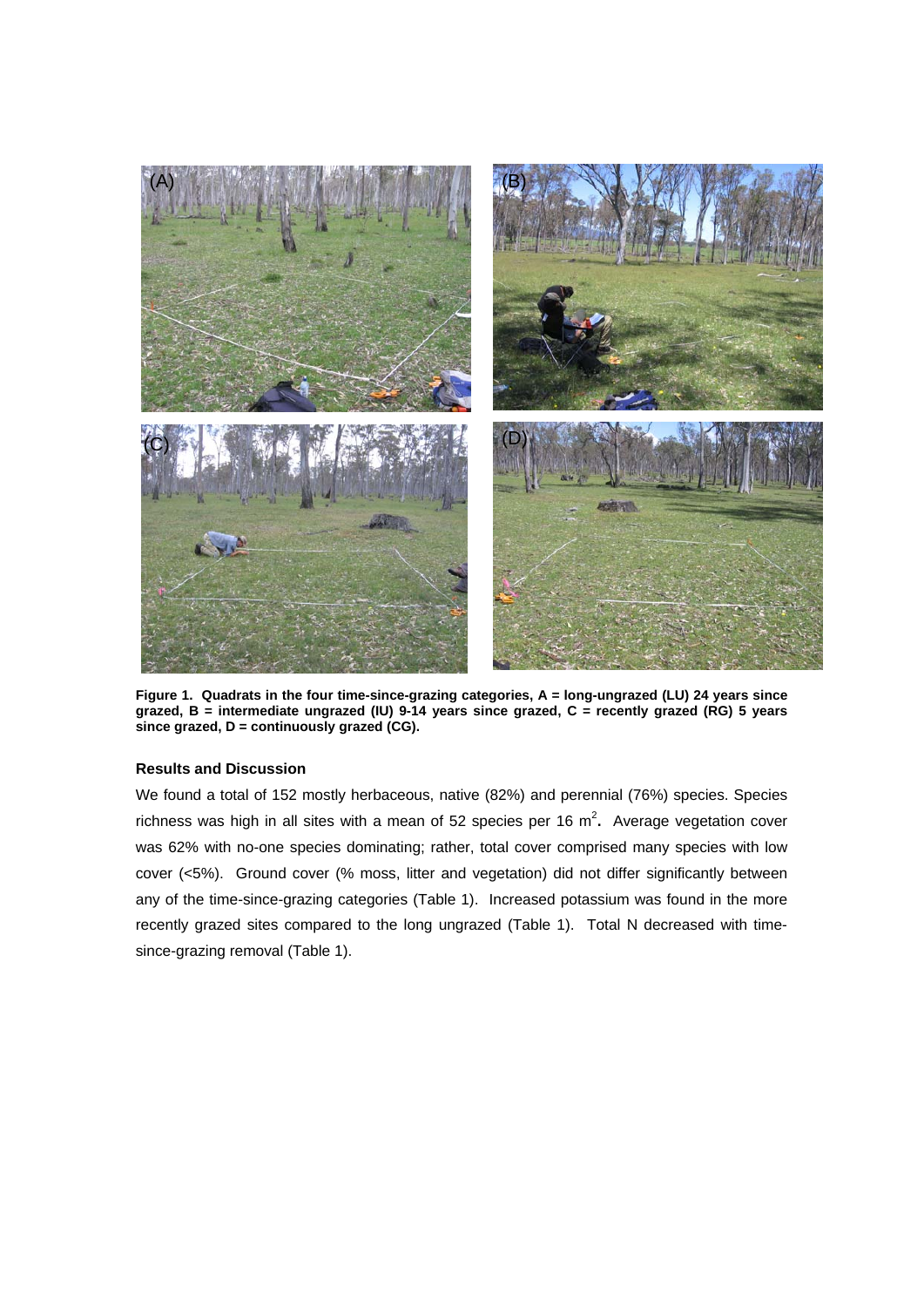|                   | Time-since-grazing removal |                          |                         |                         |  |  |  |
|-------------------|----------------------------|--------------------------|-------------------------|-------------------------|--|--|--|
|                   | Long                       | Intermediate             | Recently                | Continuously            |  |  |  |
| Soil properties   |                            |                          |                         |                         |  |  |  |
| Phosphorus mg/kg  | $2.9 \pm 0.3$              | $4.6 \pm 0.9$            | $3 \pm 0.4$             | $3.4 \pm 0.3$           |  |  |  |
| Potassium mg/kg*  | $117.2 \pm 10.6^a$         | $125.6 \pm 10.1^{ab}$    | $134.3 \pm 13.7^{ab}$   | $177.1 \pm 18.8^b$      |  |  |  |
| Sulphur mg/kg     | $1.8 \pm 0.2$              | $2.8 \pm 0.2$            | $2.3 \pm 0.4$           | $2.8 \pm 0.4$           |  |  |  |
| Organic carbon %* | $2 \pm 0.1^a$              | $2.9 \pm 0.2^b$          | $2.6 \pm 0.3^{ab}$      | $2.8 \pm 0.1^{ab}$      |  |  |  |
| Conductivity dS/m | $0.04 \pm 0.003$           | $0.06 \pm 0.003$         | $0.05 \pm 0.004$        | $0.05 \pm 0.004$        |  |  |  |
| рH                | $5.86 \pm 0.06$            | $5.78 \pm 0.07$          | $5.8 \pm 0.08$          | $6.0 \pm 0.09$          |  |  |  |
| Total N %*        | $0.12 \pm 0.005^a$         | $0.16 \pm 0.009^{\circ}$ | $0.14 \pm 0.02^{\circ}$ | $0.17 \pm 0.01^{\circ}$ |  |  |  |
| Ground cover      |                            |                          |                         |                         |  |  |  |
| Vegetation %      | $68.7 \pm 2$               | $69.8 \pm 2$             | $66.6 \pm 4$            | $65.6 \pm 5$            |  |  |  |
| Bare ground %     | 3.7                        | $9.6 \pm 2$              | $8.4 \pm 2$             | $8.1 \pm 3$             |  |  |  |
| Moss %            | $12.5 \pm 1$               | $11.2 \pm 2$             | $10.6 \pm 1$            | $12.5 \pm 3$            |  |  |  |
| Litter %          | $15 \pm 2$                 | $9.4 \pm 1$              | $14.3 \pm 1$            | $13.7 \pm 3$            |  |  |  |

**Table 1. Mean (±1 SE) soil properties and ground cover conditions in each of the time-since-grazing categories** 

As predicted by the model for this low productivity woodland, no significant increases in biomass were found with the removal of sheep grazing ( $p = 0.085$ ). Biomass was relatively low in all quadrats (< 80 g/m<sup>2</sup>) and may have been constrained by low resource levels. Rainfall was below average for this region for the previous twenty years; however, Price and Morgan (2007) found nutrients to be more important than water availability in influencing understorey productivity in these woodlands. Studies have also found that competition from trees in woodlands may reduce the productivity of understorey species (Scanlan and Burrows 1990; Prober *et al.* 2002; Scanlan 2002) and this has been hypothesized to limit recovery from grazing (Shultz 2007). Kangaroo exclosures (in the Grampians National Park, approx. 50 km from the study area) indicate biomass accumulation can be substantial in the absence of total grazing (authors, personal observation) and hence, the role of kangaroo grazing needs to be explored in these woodlands.

Species richness was significantly higher in long-ungrazed plots in comparison to all the more recently grazed sites by approximately 10 species (Figure 2). A key finding in this study was the substantial time-lag before any responses were detected, with no differences in species richness between continuously grazed plots and those not grazed for 14 years. Many of these species are known to have small and transient seed banks (Lunt 1995; Morgan 1998) and recovery may have been constrained by propagule supply as species may need to re-disperse from surrounding vegetation. Reductions in species richness in more recently grazed sites were due to reductions in native species richness compared to the long ungrazed sites (Figure 2) and, in particular, due to reductions in richness of perennial forbs and geophytes. Significant increases in exotic species richness (particularly forbs species) were also found in continuously grazed sites relative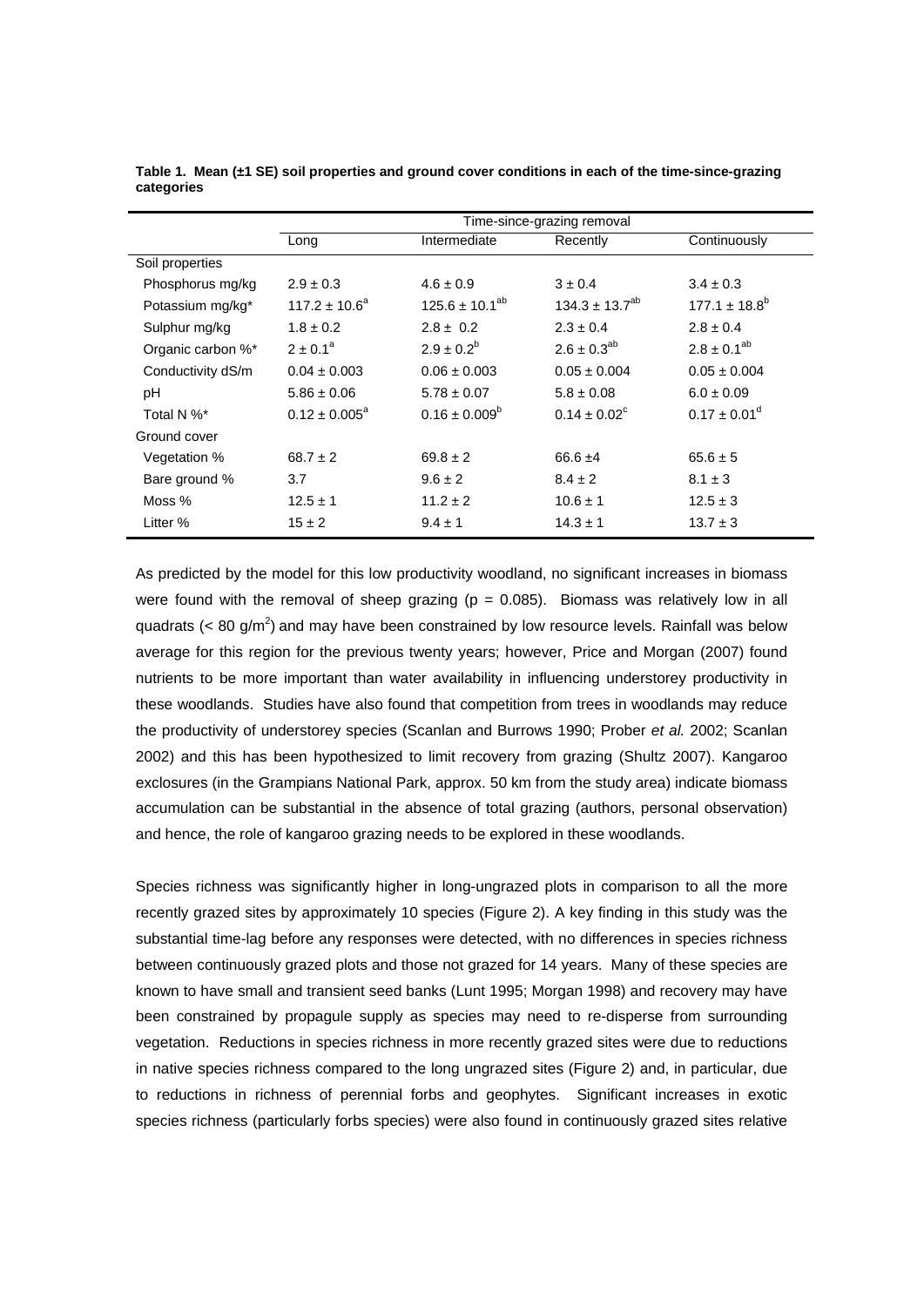to intermediate and recently grazed sites, although no significant difference was found with the long ungrazed sites (Figure 2).



**Figure 2. Mean (±1 SE) native and exotic species richness in each of the time-since-grazing categories. Grazing categories not significantly different have the same letter.**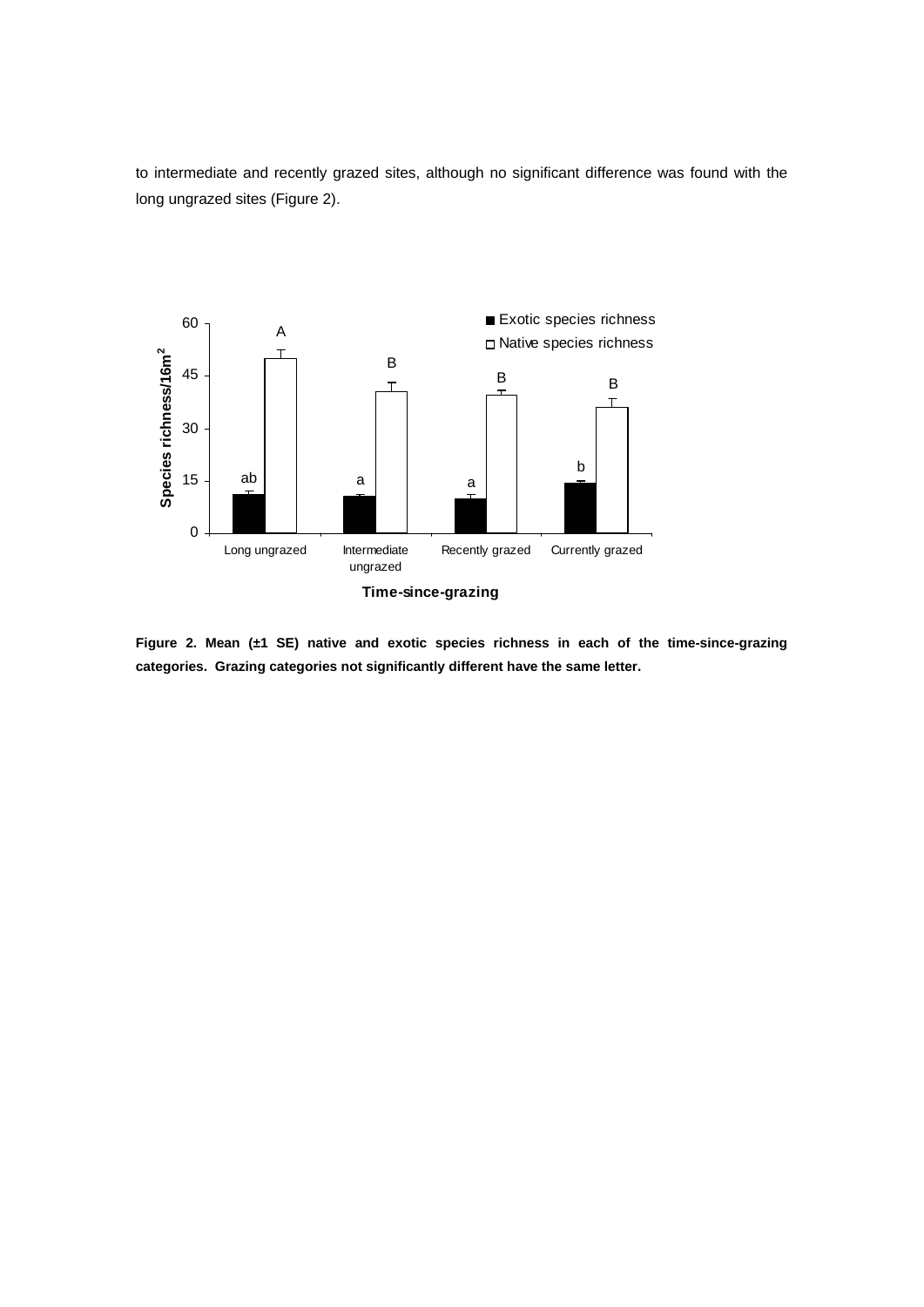

**Figure 3. Non-metric multidimensional scaling ordination of all quadrats based on presence/absence data. Time-since-grazing removal categories are LU = Long ungrazed (24 years), IU = intermediate ungrazed (9-14 years), RG = recently grazed (5 years) and CG = continuously**  grazed. Significant vectors with an r<sup>2</sup> of > 3.5 are shown on the configuration. Minimum stress = **0.19.** 

Time-since-grazing removal was associated with a shift in community composition (Figure 3). Dissimilarity was particularly evident between the long-ungrazed quadrats and the continuously grazed quadrats. Community composition differed significantly between all time-since-grazing removal categories with the exception of intermediate ungrazed and recently grazed. Soil phosphorus was the only significant environmental variable associated with the vegetation patterns and was increased in more recently grazed sites, although the r-value was relatively low  $(r^2=3.5)$ . We used indicator species analysis to identify species which are most characteristic of each time-since-grazing category. We found several mostly native species that were significantly associated with long ungrazed plots that were absent or with low indicator values in more recently grazed sites (Table 2). Intermediate and recently grazed plots had few significant indicator species (i.e. \**Hypochoeris radicata*, *Isotoma fluviatilis* and *Ajuga australis*). Several mostly exotic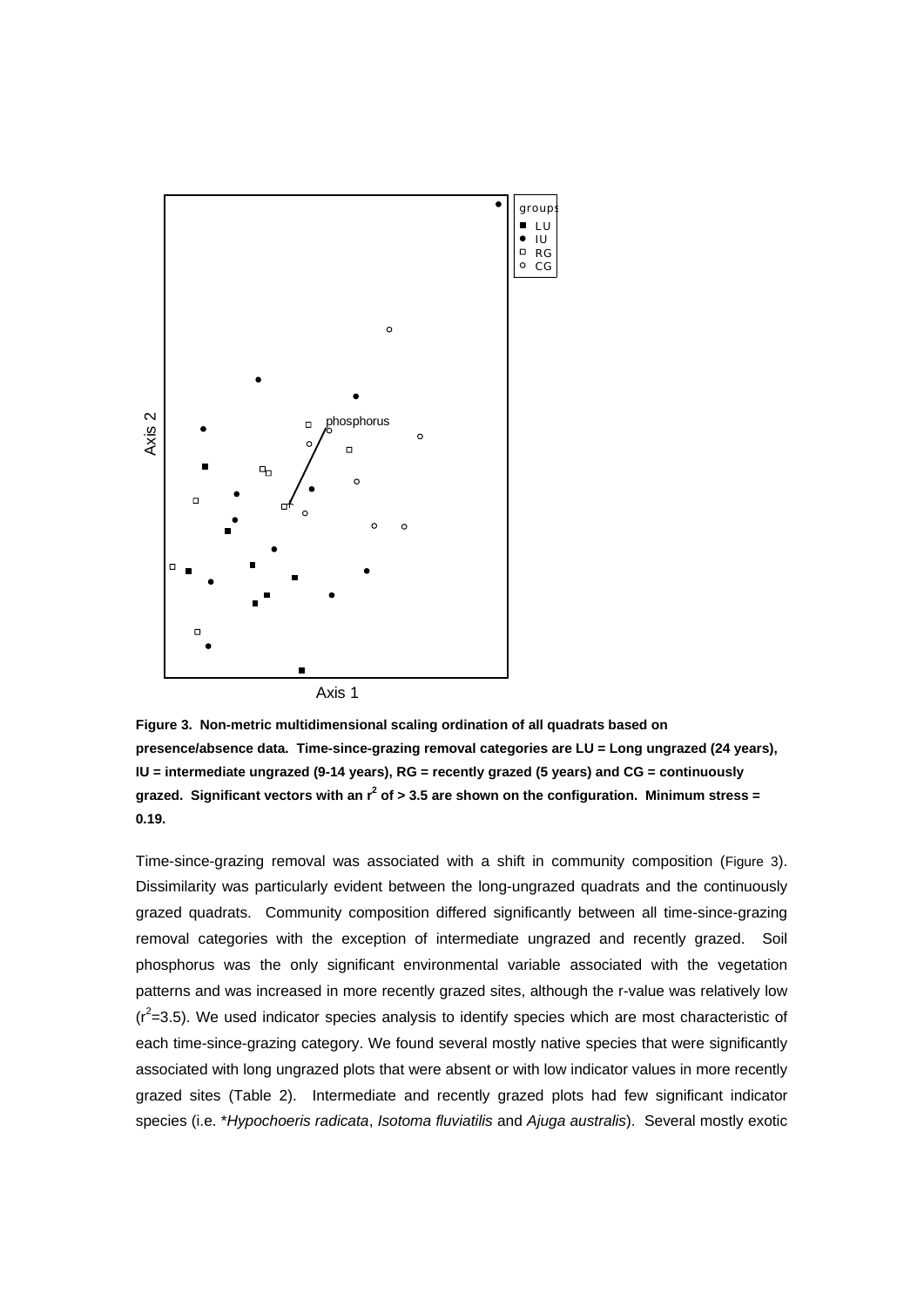species were significantly associated with continuously grazed sites (e.g. *Trifolium* spp., *Galium divaricatum* and *Vulpia* spp., Table 2). These were common in all time-since-grazing categories but found more frequent and abundant in more recently grazed sites.

There were no major structural changes associated with grazing removal in these woodlands. In particular, we found no response from the perennial grass component to the removal of stock, in contrast to other studies which have found increased cover of native perennial grass following stock removal (Pettit and Froend 2001; Spooner *et al.* 2002). In temperate grassy ecosystems in southern Australia, introduced stock grazing has converted systems dominated by tall perennial summer growing grasses to short, winter growing annuals (Lunt *et al.* 2007a) and hence, community recovery may be measured by a response of the perennial grasses. The neutral response of the perennial grass component to stock removal may be an irreversible change (at least without active management), as species most sensitive to grazing may have been depleted some time ago. However, grasses such as *Austrodanthonia* spp. and *Themeda triandra* were commonly found in the sampling plots, but were rarely dominant. This suggests that other factors may be limiting the growth of perennial grasses in these woodlands and this requires further exploration.

## **Conclusions**

The exclusion of stock in herb-rich woodlands can have positive outcomes for conservation management, with increased species richness and shifts to a more native community found. Recovery, however, was slow (> 20 years). Findings were consistent with the Lunt et al. (2007b) two-factor model which predicted positive responses to the removal of stock in this little degraded, low productivity woodland. As predicted by the model, increases in small-scale species richness were found in long-ungrazed plots along with no change in biomass. A key finding in this study was the substantial time-lag before any responses were detected, with no differences in species richness between continuously grazed plots and those not grazed for 14 years. The scale of the response was also relatively minor, although large increases in species richness were found, there were no major structural changes associated with grazing removal. We found no negative responses to grazing removal. Stock grazing does not provide any benefits for conservation management of herb-rich woodlands and hence, there is no reason to retain stock in reserves managed primarily for conservation.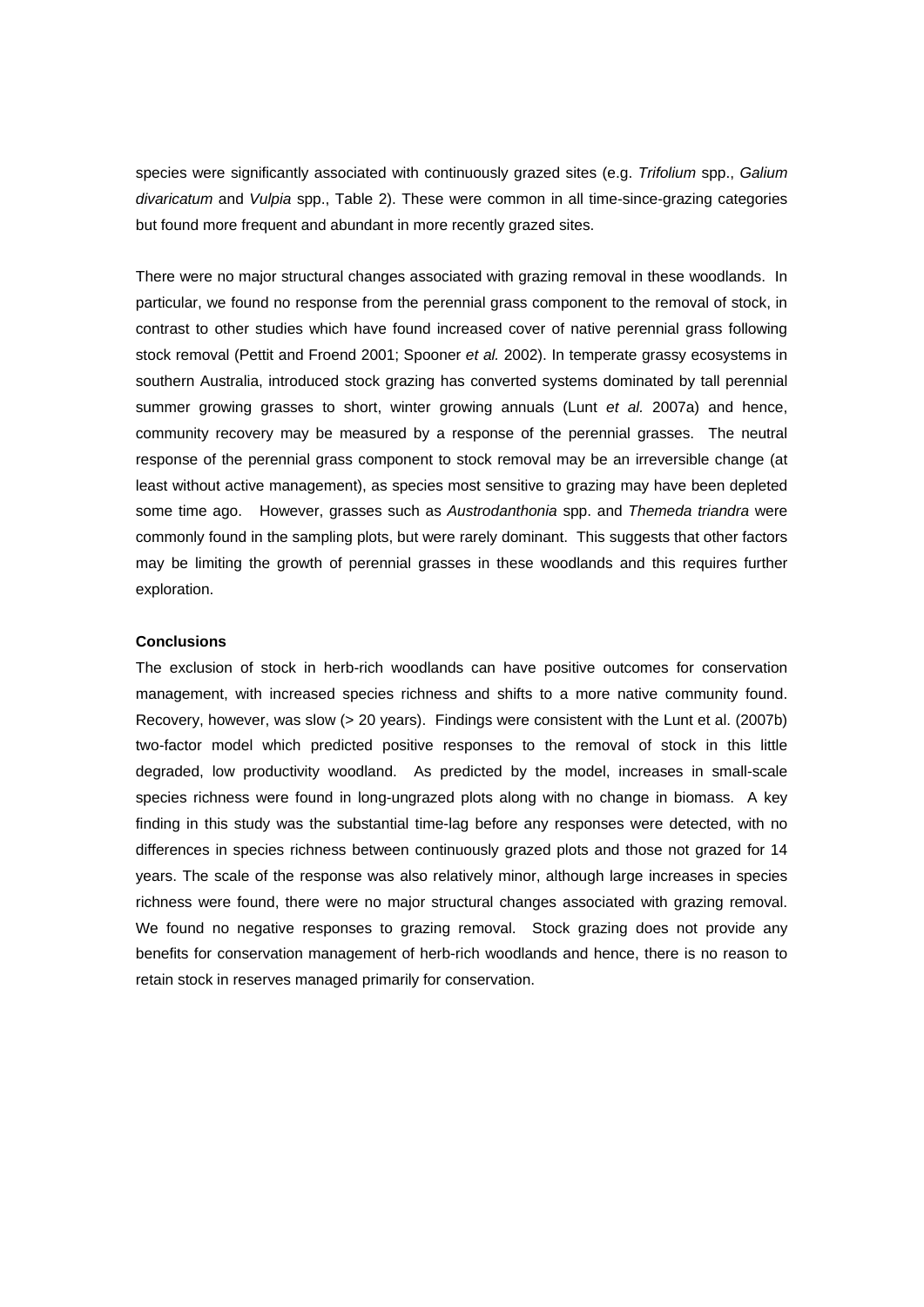Table 2. Significant indicator species and indicator values for the discrimination of the time-sincegrazing removal categories. Probability values refer to Monte Carlo tests while values associated with the time-since-grazing categories are indicator values.

| Indicator species                    | Probability | Time-since-grazing removal (species indicator values) |                |                |              |  |
|--------------------------------------|-------------|-------------------------------------------------------|----------------|----------------|--------------|--|
|                                      |             | Long                                                  | Intermediate   | Recently       | Continuously |  |
| Long ungrazed                        |             |                                                       |                |                |              |  |
| Goodenia geniculata                  | 0.002       | 71                                                    | 1              | 1              | $\mathbf 0$  |  |
| Wahlenbergia gracilenta              | < 0.001     | 70                                                    | 0              | 0              | 16           |  |
| *Centaurium erythraea                | 0.01        | 63                                                    | 3              | 1              | 5            |  |
| Senecio quadridentatus               | < 0.001     | 59                                                    | $\Omega$       | $\Omega$       | 0            |  |
| Centrolepis strigosa subsp. strigosa | 0.001       | 54                                                    | 5              | 20             | 3            |  |
| Viola cleistogamoides                | < 0.001     | 54                                                    | 12             | 0              | 1            |  |
| Astroloma humifusum                  | 0.001       | 52                                                    | 8              | 4              | 0            |  |
| Hypoxis vaginata var. vaginata       | 0.004       | 51                                                    | 23             | 5              | 0            |  |
| Phyllangium divergens                | 0.011       | 47                                                    | 4              | 0              | 5            |  |
| Austrodanthonia setacea              | 0.01        | 44                                                    | $\overline{2}$ | $\overline{2}$ | 8            |  |
| *Cicendia quadrangularis             | 0.006       | 40                                                    | 14             | 20             | 14           |  |
| Arthropodium fibriatum               | 0.01        | 36                                                    | 0              | $\mathbf 0$    | 0            |  |
| Centrolepis aristata                 | 0.05        | 34                                                    | 14             | 24             | 17           |  |
| Hydrocotyle foveolata                | 0.04        | 32                                                    | 23             | 11             | 26           |  |
| Intermediate ungrazed                |             |                                                       |                |                |              |  |
| *Hypochoeris radicata                | 0.04        | 18                                                    | 45             | 18             | 20           |  |
| Isotoma fluviatilis subsp. australis | 0.05        | 0                                                     | 25             | 0              | 0            |  |
| Recently grazed                      |             |                                                       |                |                |              |  |
| Ajuga australis                      | 0.01        | $\mathbf{1}$                                          | $\pmb{0}$      | 44             | 0            |  |
| Continuously grazed                  |             |                                                       |                |                |              |  |
| *Galium divaricatum                  | 0.001       | 0                                                     | 0              | $\overline{7}$ | 58           |  |
| *Trifolium dubium                    | 0.007       | 4                                                     | $\mathbf{1}$   | 13             | 53           |  |
| *Trifolium campestre                 | 0.004       | 2                                                     | 19             | 19             | 47           |  |
| Triptilodiscus pgymaeous             | 0.01        | 0                                                     | $\mathbf{1}$   | 3              | 42           |  |
| *Vulpia spp.                         | 0.01        | 15                                                    | 16             | $\overline{7}$ | 41           |  |
| *Anagallis arvensis                  | 0.01        | 23                                                    | 20             | 13             | 38           |  |
| *Romulea rosea                       | 0.04        | 8                                                     | 28             | 16             | 35           |  |
| *Briza minor                         | 0.01        | 16                                                    | 30             | 19             | 32           |  |

(The asterisk '\*' denotes exotic species)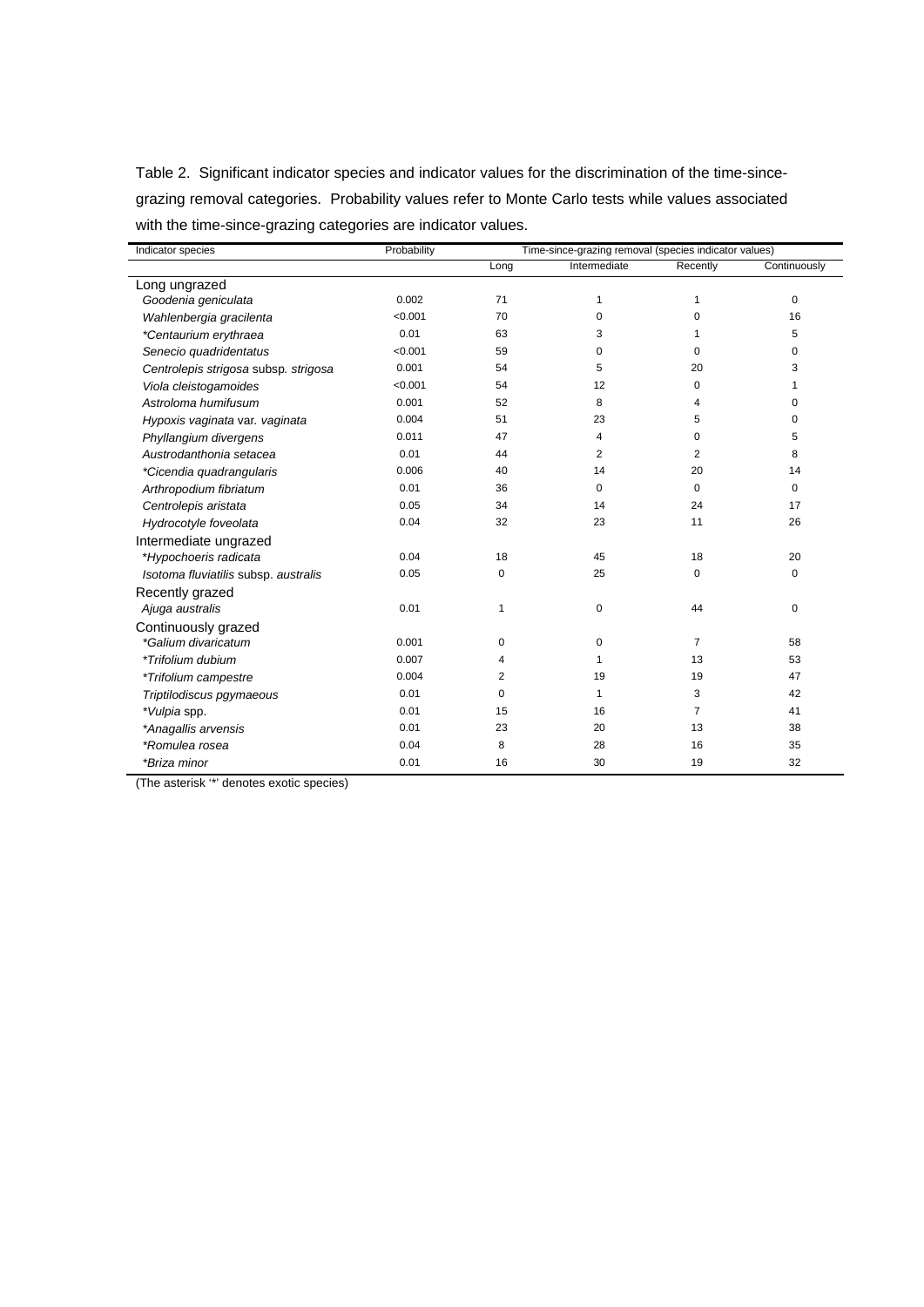#### **References**

Department of Sustainability and Environment (2004) 'Workshop report: biodiversity in State Forests.' Victorian Government, Melbourne.

Lunt ID (1990) Species-area curves and growth-form spectra for some herb-rich woodlands in western Victoria, Australia. *Australian Journal of Ecology* **15**, 155-161.

Lunt ID (1995) Seed longevity of six native forbs in a closed *Themeda triandra* grassland. *Australian Journal of Botany* **43**, 439-449.

Lunt ID, Eldridge DJ, Morgan JW, Witt GB (2007a) TURNER REVIEW No. 13. A framework to predict the effects of livestock grazing and grazing exclusion on conservation values in natural ecosystems in Australia. *Australian Journal of Botany* **55**, 401-415.

Lunt ID, Jansen A, Binns DL, Kenny SA (2007b) Long-term effects of exclusion of grazing stock on degraded herbaceous plant communities in a riparian *Eucalyptus camaldulensis* forest in south-eastern Australia. *Austral Ecology* **32**, 937-949.

Morgan JW (1998) Composition and seasonal flux of the soil seed bank of species-rich *Themeda triandra* grasslands in relation to burning history. *Journal of Vegetation Science* **9**, 145-156.

Pettit NE, Froend RH (2001) Long-term changes in the vegetation after the cessation of livestock grazing in *Eucalyptus marginata* (jarrah) woodland remnants. *Austral Ecology* **26**.

Price J, Morgan J (2007) Vegetation dynamics following resource manipulations in herb-rich woodland. *Plant Ecology* **188**, 29-37.

Prober SM, Lunt ID, Theile KR (2002) Determining reference conditions for management and restoration of temperate grassy woodlands: relationships among trees, topsoils and understorey flora in little-grazed remnants. *Australian Journal of Botany* **50**, 687-697.

Prober SM, Thiele KR (1995) Conservation of the grassy White Box woodlands: relative contributions of size and disturbance to floristic composition and diversity of remnants. *Australian Journal of Botany* **43**, 349-399.